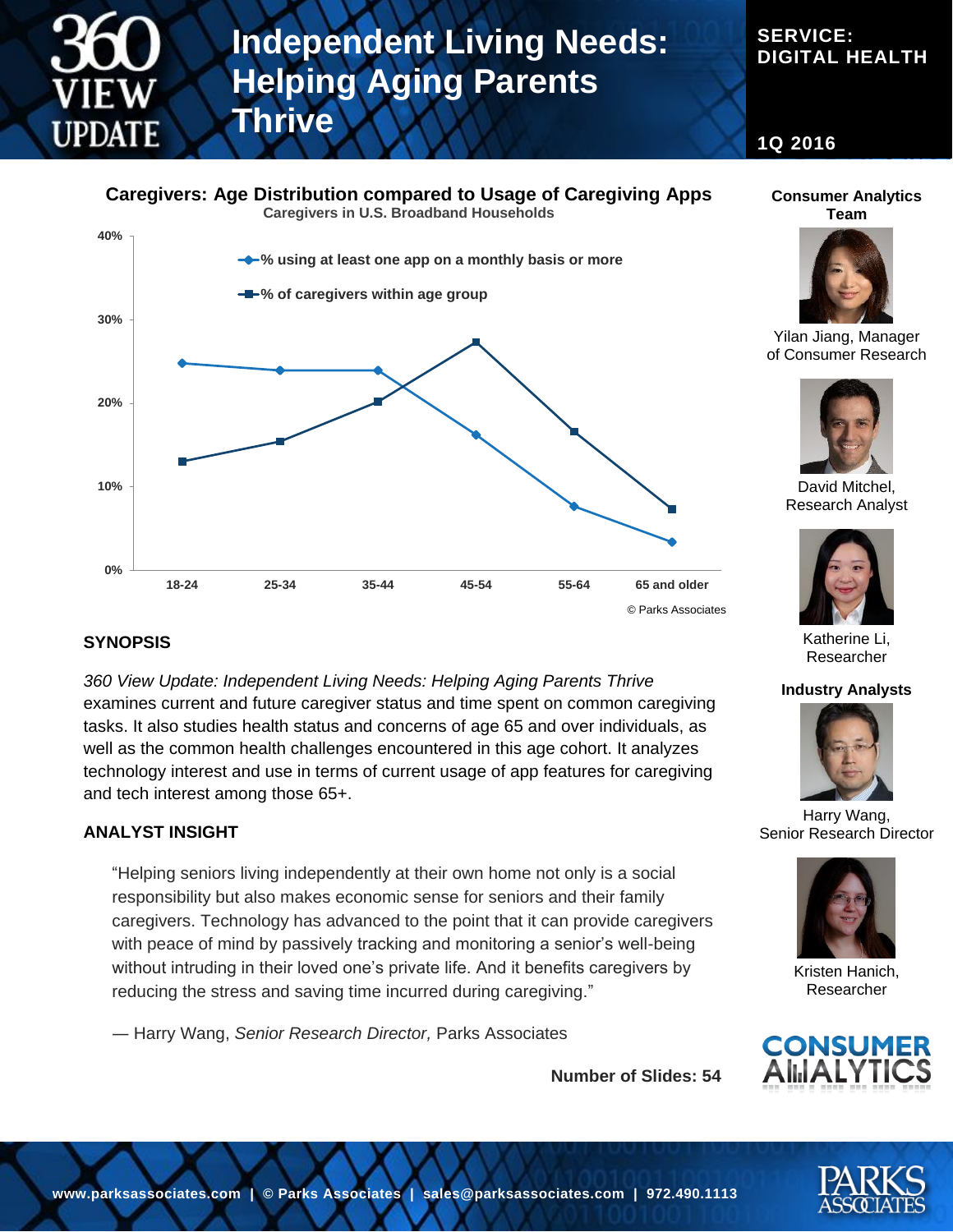

# **Independent Living Needs: Helping Aging Parents**

# **SERVICE: DIGITAL HEALTH**

**1Q 2016**

# **CONTENTS**

**Industry Insight**

**Key Findings**

**Recommendations**

### **Caregiver Needs:**

• Current Care Provided to Family Members (Q3/15)

**Thrive**

- Anticipated Care to Be Provided to Family Members (Q3/15)
- Common Caregiving Tasks (Q3/15)
- Hours Spent Per Day on Caregiving Tasks (Q3/15)
- Areas of High Caregiver Concern (Q3/15)

## **The Needs of Aging Parents:**

- Patients with a Chronic Condition (Q3/15)
- Concerns about a Worsening Health Condition (Q3/15)
- Frequency of Participation in Health Behaviors in the Last 30 Days (Q3/15)
- Average Number of Days Participating in Health Behaviors in a 30-Day Period (Q3/15)
- Difficulty of Health Tasks (Q3/15)
- Health Management Challenge (Q3/15)
- Primary Care Doctors (Q3/15)
- Health Insurance Types (Q3/15)
- Number of Health Insurance Plans Owned (Q3/15)
- Most Commonly Used Health Insurance Plan/Plan Combination (Q3/15)
- Wellness Benefits from Health Insurance Plan (Q3/15)

## **Technology and Service Usage:**

- Use of App Features for Caregiving (Q3/15)
- Monthly Use of Mobile App Features for Caregiving Purposes Among Specified Age Groups (Q3/15)
- Appeal of App Features for Caregiving (Q3/15)
- Appeal of Using App Features in Caregiving (Q3/15)
- Monthly Use of Health Apps for Specified Purpose (Q3/15)
- Adoption of Connected Health Devices (Q3/15)
- Frequency of Use of Connected Health Devices (Q3/15)
- Comfort in Completing Health Management Activities (Q3/15)
- Tools To Create Greater Comfort in Selecting a Health Monitoring Device (Q3/15)
- Alternative Communication with Healthcare Professionals by Age (Q3/15)
- Recent Participation in Health Services by Age (Q3/15)
- Recent Participation in Health Services by Method (Q3/15)